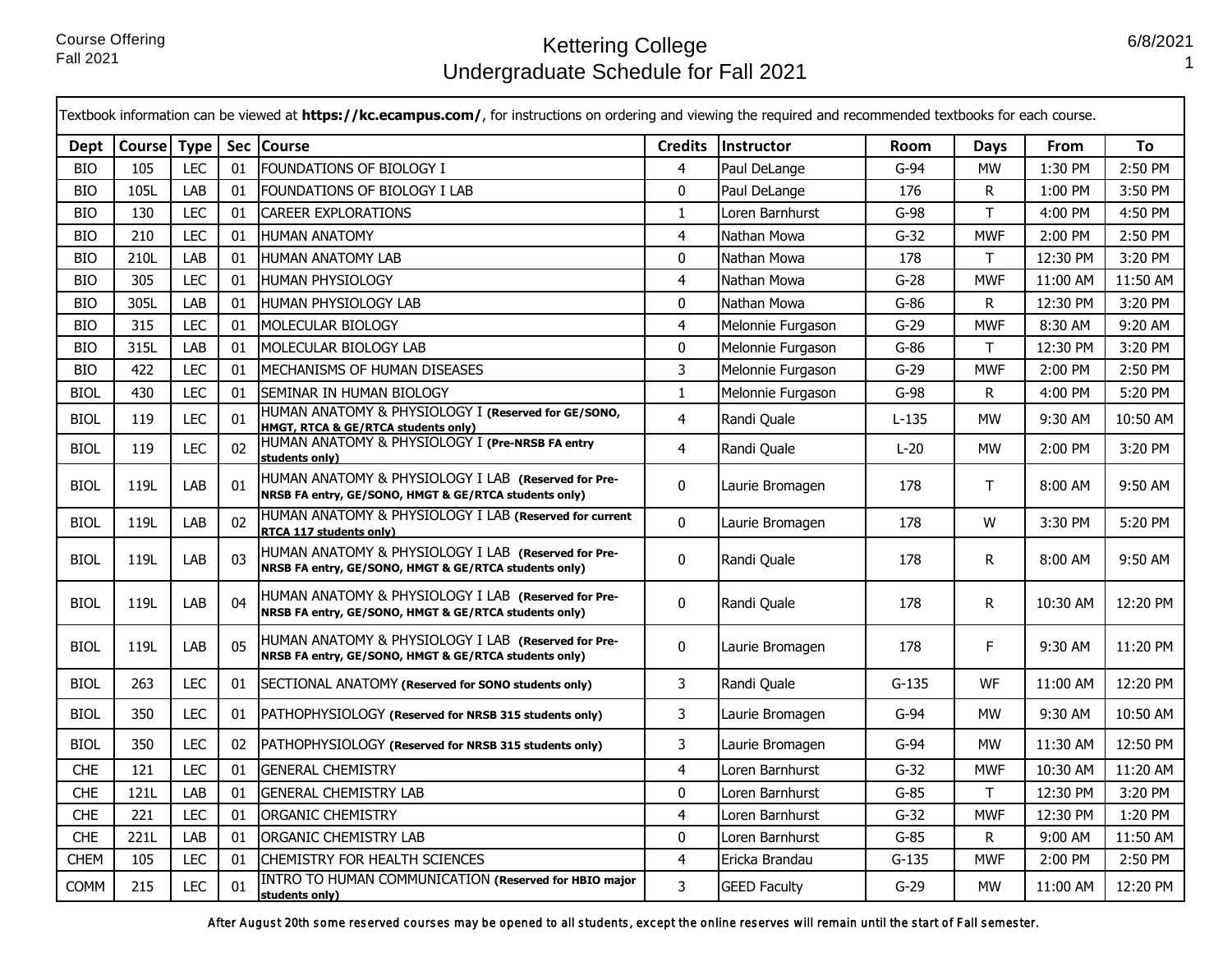|             | Textbook information can be viewed at https://kc.ecampus.com/, for instructions on ordering and viewing the required and recommended textbooks for each course. |            |           |                                                                                                            |                |                     |                                  |            |          |          |  |
|-------------|-----------------------------------------------------------------------------------------------------------------------------------------------------------------|------------|-----------|------------------------------------------------------------------------------------------------------------|----------------|---------------------|----------------------------------|------------|----------|----------|--|
| Dept        | Course   Type                                                                                                                                                   |            |           | Sec   Course                                                                                               | <b>Credits</b> | Instructor          | <b>Room</b>                      | Days       | From     | To       |  |
| <b>COMM</b> | 215                                                                                                                                                             | LEC        | 02        | INTRO TO HUMAN COMMUNICATION (For RESB students only)                                                      | 3              | <b>GEED Faculty</b> | $G-110$                          | <b>TR</b>  | 3:00 PM  | 4:20 PM  |  |
| <b>ENGL</b> | 101                                                                                                                                                             | <b>LEC</b> | 01        | WRITING & RHETORIC I (Reserved for Pre-NRSB FA entry<br>students)                                          | 3              | Vail McGuire        | $G-29$                           | <b>MW</b>  | 9:30 AM  | 10:50 AM |  |
| <b>ENGL</b> | 101                                                                                                                                                             | <b>LEC</b> | 02        | WRITING & RHETORIC I (Reserved for Pre-NRSB FA entry<br>students)                                          | 3              | Laura Miller        | $G-28$                           | <b>MW</b>  | 9:30 AM  | 10:50 AM |  |
| <b>ENGL</b> | 101                                                                                                                                                             | <b>LEC</b> | 03        | WRITING & RHETORIC I (Reserved for Pre-SONO & RESB<br>students)                                            | 3              | Vail McGuire        | $G-28$                           | <b>MW</b>  | 12:30 PM | 1:50 PM  |  |
| <b>ENGL</b> | 102                                                                                                                                                             | <b>LEC</b> | 01        | WRITING & RHETORIC II (Reserved for SONO BS students only)                                                 | 3              | Vail McGuire        | $G-94$                           | TR         | 12:00 PM | 1:20 PM  |  |
| <b>ENGL</b> | 102                                                                                                                                                             | <b>LEC</b> | 02        | WRITING & RHETORIC II (Reserved for RTCA students only)                                                    | 3              | Vail McGuire        | $G-155$                          | <b>TR</b>  | 3:00 PM  | 4:20 PM  |  |
| <b>HESC</b> | 310                                                                                                                                                             | OnL        | 7A        | HEALTH CARE ECONOMICS & FINANCE (HBIO HESC Elective)                                                       | 3              | <b>Steve Rhude</b>  |                                  | Online     |          |          |  |
| <b>HESC</b> | 345                                                                                                                                                             | OnL        | <b>7A</b> | HISTORY OF HEALTH CARE IN THE UNITED STATES (HBIO<br><b>HESC Elective)</b>                                 | 3              | Robert Reeder       |                                  | Online     |          |          |  |
| HIST        | 101                                                                                                                                                             | <b>LEC</b> | 01        | HISTORY OF CIVILIZATION I (Reserved for HBIO, HMGT, RESB<br>and SONO BS students only)                     | $\mathsf{3}$   | Robert Reeder       | $G-32$                           | TR         | 5:00 PM  | 6:20 PM  |  |
| <b>HIST</b> | 151                                                                                                                                                             | LEC        | 01        | UNITED STATES HISTORY I (Reserved for HBIO, HMGT, RESB and<br><b>SONO BS students only)</b>                | $\overline{3}$ | Rob Hoover          | $G-94$                           | <b>TR</b>  | 5:00 PM  | 6:20 PM  |  |
| <b>HUMN</b> | 220A                                                                                                                                                            | <b>HYB</b> | 01        | TOPICS: HISTORY & PHILOSOPHY OF GLOBAL HEALTH                                                              | 3              | Pavle Mikov         | $G-98$                           | F          | 12:30 PM | 1:50 PM  |  |
| <b>KETC</b> | 100                                                                                                                                                             | <b>LEC</b> | 01        | STRATEGIES OF SUCCESS - FRESHMAN SEMINAR                                                                   | 0              | <b>Bev Ervin</b>    |                                  | <b>TBA</b> |          |          |  |
| <b>KETC</b> | 101                                                                                                                                                             | OnL        | 11        | MEDICAL TERMINOLOGY (reserved for Pre-NRSB WI Entry<br>students only)                                      | $\mathbf{1}$   | Laura Edwards       |                                  | Online     |          |          |  |
| LART        | 320D                                                                                                                                                            | <b>LEC</b> | 01        | DRAWING & PAINTING STUDIO (\$50 course fee attached to this<br>class)                                      | $\overline{3}$ | Marsha Pippenger    | $G-34$                           | W          | 5:00 PM  | 7:50 PM  |  |
| MATH        | 105                                                                                                                                                             | <b>HYB</b> | 01        | FUNDAMENTALS OF MATHEMATICS (Reserved for HMGT, Pre-<br><b>NRSB FA entry &amp; Pre-SONO students only)</b> | $\mathsf{3}$   | Jonathan Engelman   | G-98                             | <b>MWF</b> | 8:30 AM  | 9:20 AM  |  |
| <b>MATH</b> | 105                                                                                                                                                             | <b>LEC</b> | 02        | FUNDAMENTALS OF MATHEMATICS (Reserved for RTCA 117 &<br><b>RESB 100 students only)</b>                     | $\overline{3}$ | Daniel Schoun       | $G-94$                           | <b>MWF</b> | 8:30 AM  | 9:20 AM  |  |
| <b>MATH</b> | 105                                                                                                                                                             | <b>HYB</b> | 03        | FUNDAMENTALS OF MATHEMATICS (Reserved for HMGT, Pre-<br><b>NRSB FA entry &amp; Pre-SONO students only)</b> | 3              | Jonathan Engelman   | $G-98$                           | <b>MWF</b> | 11:30 AM | 12:20 PM |  |
| <b>MATH</b> | 105                                                                                                                                                             | <b>LEC</b> | 04        | FUNDAMENTALS OF MATHEMATICS (Reserved for HMGT, Pre-<br><b>NRSB FA entry &amp; Pre-SONO students only)</b> | 3              | Jane Nesbit         | $G-32$                           | <b>MWF</b> | 11:30 AM | 12:20 PM |  |
| <b>MATH</b> | 155                                                                                                                                                             | <b>LEC</b> | 01        | COLLEGE ALGEBRA (Reserved for HMGT, Pre-SONO & RESB<br>students only)                                      | 3              | Jonathan Engelman   | $G-94$                           | <b>MW</b>  | 3:30 PM  | 4:50 PM  |  |
| <b>MATH</b> | 165                                                                                                                                                             | <b>LEC</b> | 01        | COLLEGE ALGEBRA & TRIGONOMETRY (Reserved for HBIO &<br><b>NMTA students only)</b>                          | 3              | Jonathan Engelman   | $G-34$                           | TR         | 8:00 AM  | 9:20 AM  |  |
| <b>MATH</b> | 201                                                                                                                                                             | <b>LEC</b> | 01        | PROBABILITY AND STATISTICS                                                                                 | 3              | Jane Nesbit         | $G-135$                          | <b>MT</b>  | 3:30 PM  | 4:50 PM  |  |
| <b>NMED</b> | 406                                                                                                                                                             | LEC        | 01        | MOLECULAR IMAGING MATHEMATICS                                                                              | 3              | Tuta Ionescu        | <b>UNIV OF</b><br><b>FINDLAY</b> | <b>TBA</b> |          |          |  |
| <b>NMED</b> | 416                                                                                                                                                             | <b>LEC</b> | 01        | MOLECULAR IMAGING PHYSICS                                                                                  | $\overline{2}$ | Tuta Ionescu        | <b>UNIV OF</b><br><b>FINDLAY</b> | <b>TBA</b> |          |          |  |
| <b>NMED</b> | 425                                                                                                                                                             | LEC        | 01        | MOLECULAR IMAGING RADIOBIOLOGY                                                                             | $\mathbf{1}$   | Tuta Ionescu        | UNIV OF<br><b>FINDLAY</b>        | <b>TBA</b> |          |          |  |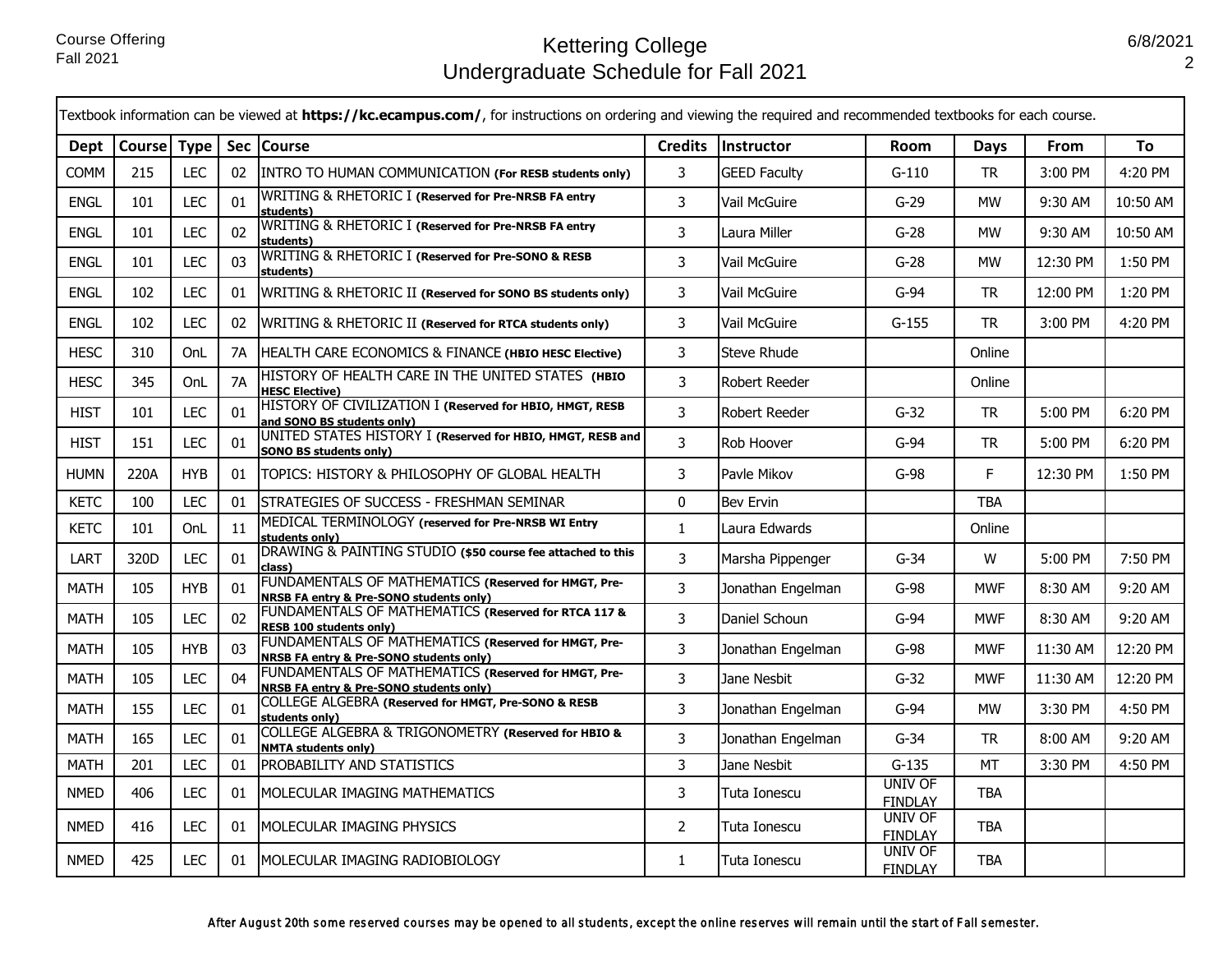п

# Kettering College Undergraduate Schedule for Fall 2021

|                                                                                                                                                                                                             | Textbook information can be viewed at https://kc.ecampus.com/, for instructions on ordering and viewing the required and recommended textbooks for each course. |             |    |                                                                             |                |                                           |                                  |                |                    |                     |
|-------------------------------------------------------------------------------------------------------------------------------------------------------------------------------------------------------------|-----------------------------------------------------------------------------------------------------------------------------------------------------------------|-------------|----|-----------------------------------------------------------------------------|----------------|-------------------------------------------|----------------------------------|----------------|--------------------|---------------------|
| Dept                                                                                                                                                                                                        | Course Type                                                                                                                                                     |             |    | Sec Course                                                                  | <b>Credits</b> | Instructor                                | <b>Room</b>                      | Days           | From               | <b>To</b>           |
| <b>NMED</b>                                                                                                                                                                                                 | 435                                                                                                                                                             | <b>LEC</b>  | 01 | MOLECULAR IMAGING RADIATION PROTECTION                                      | $\overline{2}$ | Tuta Ionescu                              | <b>UNIV OF</b><br><b>FINDLAY</b> | <b>TBA</b>     |                    |                     |
| <b>NMED</b>                                                                                                                                                                                                 | 445                                                                                                                                                             | LEC         | 01 | <b>IMOLECULAR NON-IMAGING PROCEDURES</b>                                    | 3              | Tuta Ionescu                              | UNIV OF<br><b>FINDLAY</b>        | <b>TBA</b>     |                    |                     |
| <b>NMED</b>                                                                                                                                                                                                 | 455                                                                                                                                                             | <b>LEC</b>  | 01 | INUCLEAR MEDICINE PROCEDURES                                                | 0.5            | Tuta Ionescu                              | <b>UNIV OF</b><br><b>FINDLAY</b> | <b>TBA</b>     |                    |                     |
| <b>NMED</b>                                                                                                                                                                                                 | 462                                                                                                                                                             | <b>LEC</b>  | 01 | <b>RADIONUCLIDE THERAPIES</b>                                               | $\mathbf{1}$   | Tuta Ionescu                              | <b>UNIV OF</b><br><b>FINDLAY</b> | <b>TBA</b>     |                    |                     |
| <b>NMED</b>                                                                                                                                                                                                 | 465                                                                                                                                                             | <b>LEC</b>  | 01 | RADIOCHEMISTRY AND RADIOPHARMACEUTICALS                                     | 3              | Tuta Ionescu                              | <b>UNIV OF</b><br><b>FINDLAY</b> | <b>TBA</b>     |                    |                     |
| <b>NMED</b>                                                                                                                                                                                                 | 472                                                                                                                                                             | <b>LEC</b>  | 01 | MOLECULAR IMAGING INSTRUMENTATION                                           | 3              | Tuta Ionescu                              | <b>UNIV OF</b><br><b>FINDLAY</b> | <b>TBA</b>     |                    |                     |
| <b>NMED</b>                                                                                                                                                                                                 | 475                                                                                                                                                             | <b>LEC</b>  | 01 | MOLECULAR IMAGING SPECT                                                     | $\mathbf{1}$   | Tuta Ionescu                              | <b>UNIV OF</b><br><b>FINDLAY</b> | <b>TBA</b>     |                    |                     |
| <b>NMED</b>                                                                                                                                                                                                 | 477                                                                                                                                                             | <b>LEC</b>  | 01 | MOLECULAR IMAGING PET                                                       | $\mathbf{1}$   | Tuta Ionescu                              | <b>UNIV OF</b><br><b>FINDLAY</b> | <b>TBA</b>     |                    |                     |
| <b>NMED</b>                                                                                                                                                                                                 | 486                                                                                                                                                             | <b>CLIN</b> |    | 01 CLINICAL NUCLEAR MEDICINE II                                             | 12             | Tuta Ionescu                              | UNIV OF<br><b>FINDLAY</b>        | <b>TBA</b>     |                    |                     |
| WHEN REGISTERING FOR NURSING CLINICAL SECTIONS THE NURSING DEPARTMENT RESERVES THE RIGHT TO MAKE CHANGES IN CLINICAL ASSIGNMENTS<br>TO ENSURE A SUCCESSFUL CLINICAL EXPERIENCE BASED UPON SITE AVAILABILITY |                                                                                                                                                                 |             |    |                                                                             |                |                                           |                                  |                |                    |                     |
| <b>NRSB</b>                                                                                                                                                                                                 | 305                                                                                                                                                             | OnL         | 11 | <b>IPHARMACOLOGY IN NURSING</b>                                             | 3              | Shirna Gullo                              | Online                           |                |                    |                     |
| <b>NRSB</b>                                                                                                                                                                                                 | 310                                                                                                                                                             | <b>HYB</b>  | 01 | LPN-TO-BSN TRANSITION                                                       | $\overline{3}$ | Marisa Blahovich                          | $G-156$                          | W              | 1:00 PM            | 3:50 PM             |
|                                                                                                                                                                                                             |                                                                                                                                                                 |             |    | Will start off in the IPE Sims Center (dates TBA)                           |                |                                           |                                  |                |                    |                     |
| <b>NRSB</b>                                                                                                                                                                                                 | 315                                                                                                                                                             | <b>LEC</b>  | 01 | <b>FOUNDATIONS OF NURSING</b>                                               | 5              | Devon Adams                               | $L-20$                           | $\top$         | 12:00 PM           | 3:50 PM             |
| <b>NRSB</b>                                                                                                                                                                                                 | 315L                                                                                                                                                            | <b>CLIN</b> | 01 | FOUNDATIONS OF NURSING, CLINICAL                                            | $\Omega$       | Devon Adams                               | <b>Clinical Site</b>             | <b>RF</b>      | 6:30 AM            | 4:00 PM             |
|                                                                                                                                                                                                             |                                                                                                                                                                 |             |    | Will start off in the IPE Sims Center (dates TBA)                           |                |                                           |                                  |                |                    |                     |
| <b>NRSB</b>                                                                                                                                                                                                 | 331                                                                                                                                                             | <b>LEC</b>  | 01 | PSYCHIATRIC/MENTAL HEALTH NURSING CONCEPTS                                  | $\overline{4}$ | <b>NRSB Faculty</b>                       | $L-20$                           | W              | 11:30 AM           | 1:50 PM             |
|                                                                                                                                                                                                             |                                                                                                                                                                 |             |    | (Must sign up for same clinical section numbers for NRSB 331L and NRSB 362) |                |                                           |                                  |                |                    |                     |
| <b>NRSB</b>                                                                                                                                                                                                 | 331L                                                                                                                                                            | <b>CLIN</b> | 01 | PSYCHIATRIC/MENTAL HEALTH NURSING CONCEPTS<br><b>CLINICAL</b>               | 0              | <b>NRSB Faculty</b>                       | Clinical site                    | $\mathsf{R}$   | 6:30 AM            | 3:30 PM             |
| <b>NRSB</b>                                                                                                                                                                                                 | 331L                                                                                                                                                            | <b>CLIN</b> | 02 | PSYCHIATRIC/MENTAL HEALTH NURSING CONCEPTS<br><b>CLINICAL</b>               | 0              | <b>NRSB Faculty</b>                       | Clinical site                    | F.             | 6:30 AM            | 3:30 PM             |
| <b>NRSB</b>                                                                                                                                                                                                 | 341                                                                                                                                                             | <b>LEC</b>  | 01 | <b>FAMILY NURSING CONCEPTS</b>                                              | 6              | <b>Ashley Barnett</b>                     | $G-135$                          | <b>MT</b>      | 12:00 PM           | 1:50 PM             |
|                                                                                                                                                                                                             |                                                                                                                                                                 |             |    |                                                                             |                |                                           |                                  |                |                    |                     |
| <b>NRSB</b>                                                                                                                                                                                                 | 341L                                                                                                                                                            | <b>CLIN</b> | 01 | <b>FAMILY NURSING CONCEPTS CLINICALS</b>                                    | $\mathbf{0}$   | <b>Ashley Barnett</b><br>Marisa Blahovich | <b>Clinical Site</b>             | <b>WR</b><br>F | 6:30 AM<br>6:30 AM | 11:00 PM<br>7:00 PM |
| <b>NRSB</b>                                                                                                                                                                                                 | 355                                                                                                                                                             | LEC         | 01 | POPULATION HEALTH                                                           | 4              | Cynthia Parker                            | $G-98$                           | $\mathsf T$    | 9:30 AM            | 10:50 AM            |
|                                                                                                                                                                                                             |                                                                                                                                                                 |             |    |                                                                             |                | Cynthia Hammond                           |                                  |                |                    |                     |
| <b>NRSB</b>                                                                                                                                                                                                 | 355L                                                                                                                                                            | <b>CLIN</b> | 01 | POPULATION HEALTH CLINICALS                                                 | $\mathbf{0}$   | Cynthia Parker                            | <b>Clinical Site</b>             | <b>WR</b>      | 6:30 AM            | 11:00 PM            |
|                                                                                                                                                                                                             |                                                                                                                                                                 |             |    |                                                                             |                | Cynthia Hammond                           |                                  | F              | 6:30 AM            | 7:00 PM             |
| <b>NRSB</b>                                                                                                                                                                                                 | 361                                                                                                                                                             | <b>LEC</b>  | 01 | ITHEORY: ALTERATIONS IN ADULT HEALTH I                                      | 3              | Melinda Hopkins                           | $L-20$                           | W              | 8:00 AM            | 10:50 AM            |
|                                                                                                                                                                                                             |                                                                                                                                                                 |             |    | (Must sign up for same clinical section numbers for NRSB 331L and NRSB 362) |                |                                           |                                  |                |                    |                     |

After August 20th some reserved courses may be opened to all students, except the online reserves will remain until the start of Fall semester.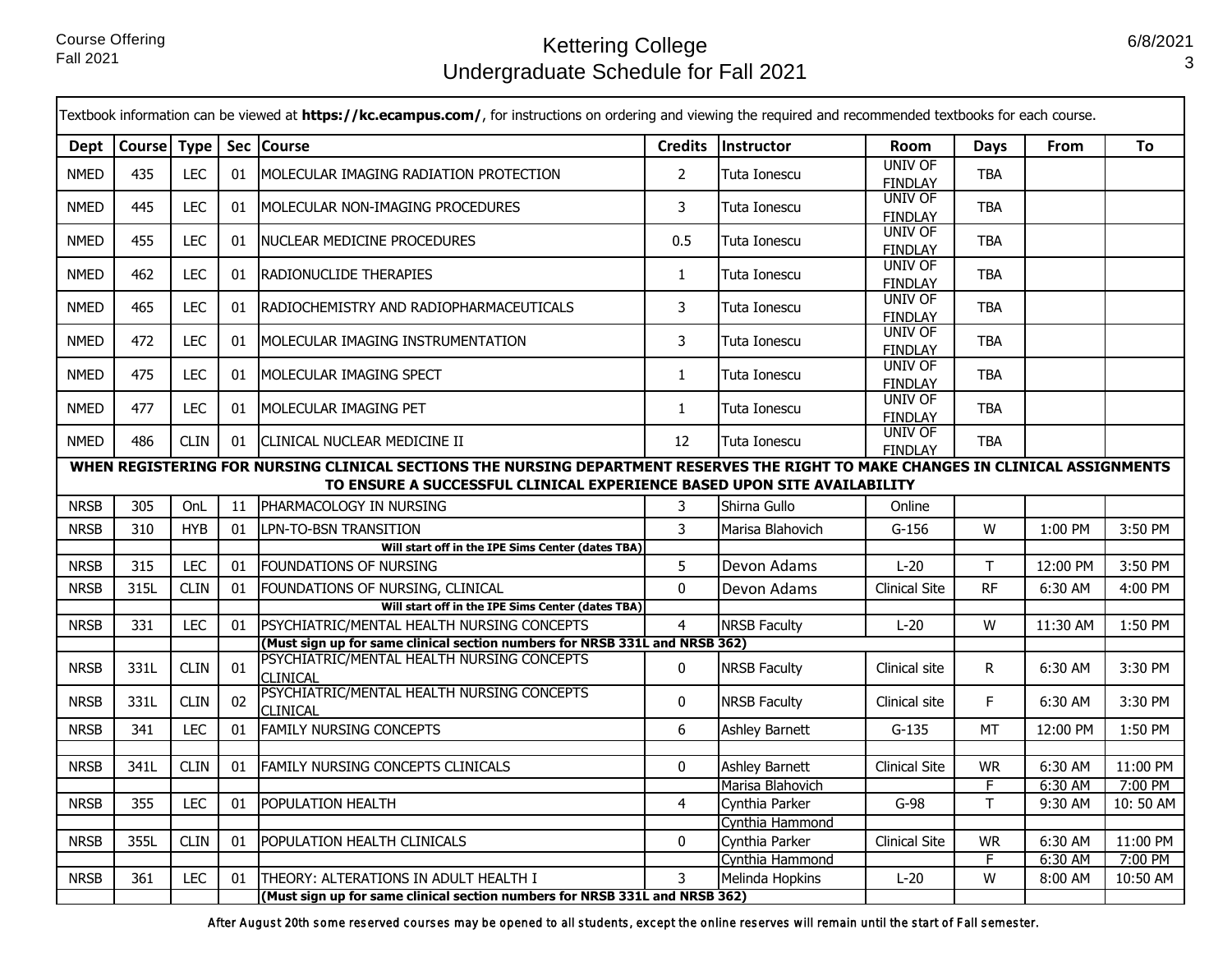|             |             |             |    | Textbook information can be viewed at https://kc.ecampus.com/, for instructions on ordering and viewing the required and recommended textbooks for each course. |                |                      |                      |             |                    |                     |
|-------------|-------------|-------------|----|-----------------------------------------------------------------------------------------------------------------------------------------------------------------|----------------|----------------------|----------------------|-------------|--------------------|---------------------|
| Dept        | Course Type |             |    | Sec Course                                                                                                                                                      | <b>Credits</b> | Instructor           | Room                 | <b>Days</b> | <b>From</b>        | To                  |
| <b>NRSB</b> | 362         | <b>CLIN</b> | 01 | CLINICAL: ALTERATIONS IN ADULT HEALTH I                                                                                                                         | $\overline{3}$ | Melinda Hopkins      | <b>Clinical Site</b> | М           | 6:30 AM            | 11:00 PM            |
|             |             |             |    | Will start off in the IPE Sims Center (dates TBA)                                                                                                               |                |                      |                      |             |                    |                     |
| <b>NRSB</b> | 362         | <b>CLIN</b> | 02 | CLINICAL: ALTERATIONS IN ADULT HEALTH I                                                                                                                         | 3              | Melinda Hopkins      | <b>Clinical Site</b> | T.          | 6:30 AM            | 11:00 PM            |
|             |             |             |    | Will start off in the IPE Sims Center (dates TBA)                                                                                                               |                |                      |                      |             |                    |                     |
| <b>NRSB</b> | 371         | OnL         | 01 | <b>NURSING RESEARCH</b>                                                                                                                                         | 3              | Marisa Blahovich     |                      | Online      |                    |                     |
| <b>NRSB</b> | 421         | <b>LEC</b>  | 01 | THEORY: ADVANCED NURSING CONCEPTS                                                                                                                               | 6              | Lisa Huber           | $G-135$              | <b>TF</b>   | 8:00 AM            | 10:50 AM            |
|             |             |             |    |                                                                                                                                                                 |                | Joan Ulloth          |                      |             |                    |                     |
| <b>NRSB</b> | 422         | <b>CLIN</b> | 01 | CLINICAL: ADVANCED NURSING CONCEPTS                                                                                                                             | 6              | Melinda Hopkins      | <b>Clinical Site</b> | Sn          | 7:00 AM            | 7:00 AM             |
|             |             |             |    |                                                                                                                                                                 |                | Deb Warren           |                      | M           | 6:30 AM<br>3:00 PM | 11:00 PM<br>7:00 AM |
|             |             |             |    |                                                                                                                                                                 |                |                      |                      | W           | 6:30 AM            | 7:00 AM             |
|             |             |             |    |                                                                                                                                                                 |                |                      |                      | R.          | 6:30 AM            | 11:00 PM            |
| <b>NRSB</b> | 431         | <b>HYB</b>  | 01 | <b>NCLEX-RN SUCCESS STRATEGIES</b>                                                                                                                              | $\mathbf{1}$   | Deb Warren           | $G-135$              | F.          | 12:30 PM           | 1:20 PM             |
| <b>PEAC</b> | 145         | <b>ACT</b>  | 01 | <b>FITNESS I</b>                                                                                                                                                | $\mathbf{1}$   | <b>Tim Willsey</b>   |                      | Online      |                    |                     |
| <b>PEAC</b> | 150         | <b>ACT</b>  | 01 | FITNESS WALKING                                                                                                                                                 | $\mathbf{1}$   | <b>Tim Willsey</b>   |                      | Online      |                    |                     |
| <b>PHYS</b> | 141         | <b>LEC</b>  | 01 | <b>GENERAL PHYSICS</b>                                                                                                                                          | $\overline{4}$ | Daniel Schoun        | $G-34$               | <b>MWF</b>  | 2:00 PM            | 2:50 PM             |
| <b>PHYS</b> | 141L        | <b>LEC</b>  | 01 | <b>GENERAL PHYSICS LAB</b>                                                                                                                                      | $\mathbf 0$    | Daniel Schoun        | $G-34$               | <b>MW</b>   | 3:00 PM            | 4:20 PM             |
| <b>PSYC</b> | 112         | <b>HYB</b>  | 01 | GENERAL PSYCHOLOGY (Reserved for Pre-NRSB FA entry students<br>onlv)                                                                                            | 3              | Justina Or           | $G-98$               | R.          | 12:30 PM           | 1:50 PM             |
| <b>PSYC</b> | 112         | <b>HYB</b>  | 02 | GENERAL PSYCHOLOGY (Reserved for Pre-NRSB FA entry students<br>only)                                                                                            | $\overline{3}$ | Justina Or           | $G-98$               | R.          | 2:30 PM            | 3:50 PM             |
| <b>PSYC</b> | 112         | <b>LEC</b>  | 03 | GENERAL PSYCHOLOGY (Reserved for HBIO & SONO students<br>only)                                                                                                  | $\overline{3}$ | Amy Moretta          | Online               | WF          | 9:00 AM            | 10:20 AM            |
| <b>PSYC</b> | 112         | OnL         | 11 | GENERAL PSYCHOLOGY (Reserved for HMGTstudents only)<br>(ACADEUM)                                                                                                | 3              | Amy Moretta          |                      | Online      |                    |                     |
| <b>PSYC</b> | 138         | <b>LEC</b>  | 01 | HUMAN GROWTH & DEVELOPMENT                                                                                                                                      | 3              | David Price          | $G-110$              | <b>MW</b>   | 9:30 AM            | 10:50 AM            |
| <b>RELB</b> | 101         | <b>LEC</b>  | 01 | SDA FUNDAMENTAL BELIEFS & THE HEALING MINISTRY OF<br>CHRIST (Reserved for NRSB 315 students only)                                                               | 3              | Raj Attiken          | $G-110$              | <b>MW</b>   | 8:00 AM            | 9:20 AM             |
| <b>RELB</b> | 101         | <b>LEC</b>  | 02 | SDA FUNDAMENTAL BELIEFS & THE HEALING MINISTRY OF<br>CHRIST (Reserved for NRSB 315 students only)                                                               | 3              | Raj Attiken          | G-98                 | м           | 1:00 PM            | 3:50 PM             |
| <b>RELB</b> | 101         | <b>LEC</b>  | 03 | SDA FUNDAMENTAL BELIEFS & THE HEALING MINISTRY OF<br>CHRIST (Reserved for HBIO, NMTA & RTCA 215 major students)                                                 | 3              | Raj Attiken          | G-94                 | <b>TR</b>   | 9:30 AM            | 10:50 AM            |
| <b>RELB</b> | 101         | <b>LEC</b>  | 04 | SDA FUNDAMENTAL BELIEFS & THE HEALING MINISTRY OF<br>CHRIST (Reserved for HMGT, RESB 100 & SONO majors student<br>only)                                         | 3              | <b>Steve Carlson</b> | $G-135$              | <b>TR</b>   | 2:00 PM            | 3:20 PM             |
| <b>RELP</b> | 254         | <b>LEC</b>  | 01 | MORALITY & MEDICINE: CHRISTIAN PERSPECTIVE ON<br><b>BIOETHICAL ISSUES (Reserved for HBIO students only)</b>                                                     | 3              | <b>GEED Faculty</b>  | $G-32$               | <b>MW</b>   | 3:30 PM            | 4:50 PM             |
| <b>RELP</b> | 306         | <b>LEC</b>  | 01 | SPIRITUAL DIMENSIONS OF DEATH AND DYING (Reserved<br>for 3rd yr HBIO & NRSB 362 sec 01 students only)                                                           | 3              | Cory Wetterlin       | $L-20$               | T.          | 8:00 AM            | 10:50 AM            |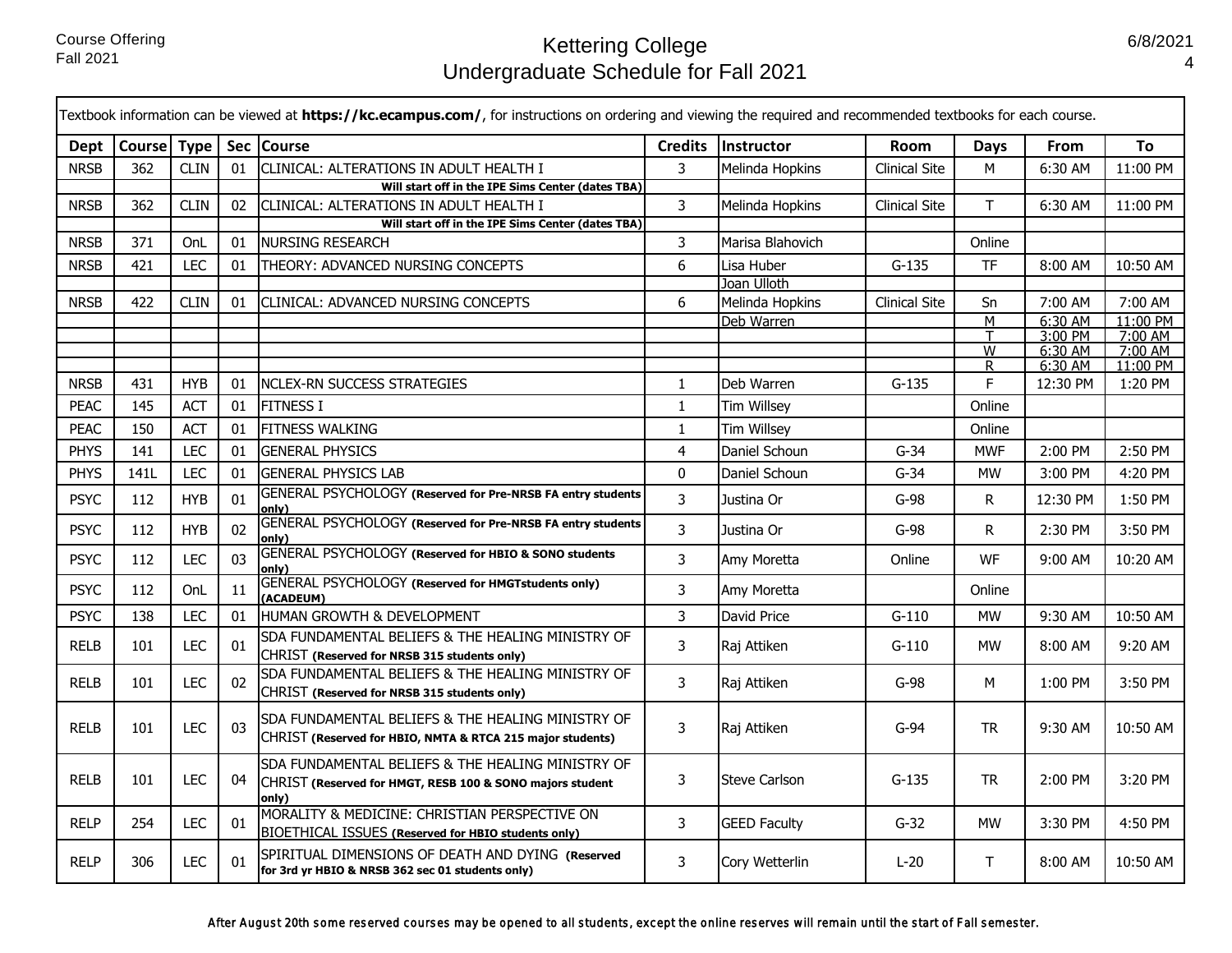п

|             | Textbook information can be viewed at https://kc.ecampus.com/, for instructions on ordering and viewing the required and recommended textbooks for each course. |             |    |                                                                                                       |                |                              |                      |                |          |          |  |  |
|-------------|-----------------------------------------------------------------------------------------------------------------------------------------------------------------|-------------|----|-------------------------------------------------------------------------------------------------------|----------------|------------------------------|----------------------|----------------|----------|----------|--|--|
| Dept        | Course Type                                                                                                                                                     |             |    | Sec Course                                                                                            | <b>Credits</b> | Instructor                   | <b>From</b>          | To             |          |          |  |  |
| <b>RELP</b> | 306                                                                                                                                                             | <b>LEC</b>  | 02 | SPIRITUAL DIMENSIONS OF DEATH AND DYING (Reserved<br>for 3rd yr HBIO & NRSB 362 sec 02 students only) | 3              | Anne Collier-Freed           | $L-20$               | R.             | 8:00 AM  | 10:50 AM |  |  |
| <b>RELP</b> | 316                                                                                                                                                             | <b>LEC</b>  | 01 | SPIRITUALITY IN HEALING AND HEALTH CARE (Reserved for<br><b>SONO students only)</b>                   | 3              | Cory Wetterlin               | $G-94$               | <b>TR</b>      | 3:00 PM  | 4:20 PM  |  |  |
| <b>RESB</b> | 100                                                                                                                                                             | <b>LEC</b>  | 01 | <b>SURVEY OF RESPIRATORY CARE</b>                                                                     | $\mathbf{1}$   | <b>RESB Faculty</b>          | $G-121$              | <b>MW</b>      | 8:30 AM  | 9:50 AM  |  |  |
|             |                                                                                                                                                                 |             |    | This class will meet from Aug 28 - Sept 27                                                            |                |                              |                      |                |          |          |  |  |
| <b>RESB</b> | 110                                                                                                                                                             | <b>LEC</b>  | 01 | IINTEGRATED RESPIRATORY CARE SCIENCES                                                                 | $\overline{2}$ | <b>RESB Faculty</b>          | $G-121$              | <b>MW</b>      | 8:30 AM  | 9:50 AM  |  |  |
| <b>RESB</b> | 205                                                                                                                                                             | <b>LEC</b>  | 01 | This class will meet from Oct 2 - Dec 15<br>CARDIOPLUMONARY ANATOMY & PHYSIOLOGY                      | 3              | <b>RESB Faculty</b>          | $G-121$              | <b>MW</b>      | 10:00 AM | 11:20 AM |  |  |
| <b>RESB</b> | 307                                                                                                                                                             | <b>LEC</b>  | 01 | <b>RESPIRATORY PROTICOLS</b>                                                                          | 3              | <b>RESB Faculty</b>          | <b>RESP LAB</b>      | F              | 8:30 AM  | 10:20 AM |  |  |
| <b>RESB</b> | 307L                                                                                                                                                            | LAB         | 01 | RESPIRATORY PROTICOLS LAB                                                                             | 0              | <b>RESB Faculty</b>          | <b>RESP LAB</b>      | F              | 10:30 AM | 2:20PM   |  |  |
|             |                                                                                                                                                                 |             |    |                                                                                                       |                |                              |                      |                |          |          |  |  |
| <b>RESB</b> | 308                                                                                                                                                             | <b>CLIN</b> | 01 | CLINICAL 1 RESPIRATORY PROTOCOLS                                                                      | $\overline{2}$ | Hope Appelbaum               | <b>Clinical Site</b> | <b>TR</b>      | 6:00 AM  | 11:30 AM |  |  |
| <b>RESB</b> | 310                                                                                                                                                             | <b>LEC</b>  | 01 | CARDIOPLUMONARY ASSESSMENT                                                                            | 3              | Alisa French                 | $G-121$              | W              | 1:00 PM  | 3:50 PM  |  |  |
| <b>RESB</b> | 320                                                                                                                                                             | <b>LEC</b>  | 01 | CARDIOPULMONARY MONITORING                                                                            | 3              | Alisa French                 | $G-121$              | М              | 12:00 PM | 2:50 PM  |  |  |
| <b>RESB</b> | 344                                                                                                                                                             | <b>LEC</b>  | 01 | INTRO TO NEONATAL PEDIATRIC REPIRATORY CARE                                                           | 3              | Brett Graham                 | <b>RESP LAB</b>      | W              | 8:00 AM  | 10:50 AM |  |  |
| <b>RESB</b> | 407                                                                                                                                                             | <b>LEC</b>  | 01 | CRITICAL CARE CASE MANAGEMENT                                                                         | 3              | Hope Appelbaum               | <b>RESP LAB</b>      | м              | 9:00 AM  | 11:20 AM |  |  |
| <b>RESB</b> | 407L                                                                                                                                                            | LAB         | 01 | CRITICAL CARE CASE MANAGEMENT LAB                                                                     | 0              | Hope Appelbaum               | <b>RESP LAB</b>      | W              | 12:00 PM | 2:20 PM  |  |  |
| <b>RESB</b> | 408                                                                                                                                                             | <b>CLIN</b> | 01 | CLINICAL 4 RESPIRATORY CRITICAL CARE                                                                  | $\overline{2}$ | Hope Appelbaum               | <b>Clinical Site</b> | <b>TR</b>      | 6:30 AM  | 3:30 PM  |  |  |
| <b>RTCA</b> | 114                                                                                                                                                             | <b>CLIN</b> | 01 | <b>PRACTICUM I</b>                                                                                    | $\mathbf{1}$   | <b>Idamae Jenkins</b>        | <b>Clinical Site</b> | <b>TR</b>      | 6:00 AM  | 8:20 AM  |  |  |
|             |                                                                                                                                                                 |             |    | RTCA 114 will extend to the RTCA 115 time once RTCA 115 has finished.                                 |                |                              |                      |                | 11:00 AM | 10:00 PM |  |  |
| <b>RTCA</b> | 115                                                                                                                                                             | <b>LEC</b>  | 01 | <b>INTRO TO MODERN MEDICAL WORLD</b>                                                                  | $\mathbf{1}$   | Tuta Ionescu                 | $G-32$               | <b>TR</b>      | 8:30 AM  | 10:50 AM |  |  |
| <b>RTCA</b> | 117                                                                                                                                                             | <b>LEC</b>  | 01 | RADIOLOGIC TECHNOLOGY I                                                                               | 3              | Idamae Jenkins<br>Rob Hoover | $G-155$              | M              | 11:00 AM | 11:50 AM |  |  |
|             |                                                                                                                                                                 |             |    |                                                                                                       |                |                              | $G-155$              | $\overline{W}$ | 11:00 AM | 12:50 PM |  |  |
| <b>RTCA</b> | 117L                                                                                                                                                            | LAB         | 01 | RADIOLOGIC TECHNOLOGY I LABORATORY                                                                    | 0              | Rob Hoover                   | $G-155$              | М              | 3:00 PM  | 4:50 PM  |  |  |
| <b>RTCA</b> | 117L                                                                                                                                                            | LAB         | 02 | RADIOLOGIC TECHNOLOGY I LABORATORY                                                                    | 0              | Rob Hoover                   | $G-155$              | W              | 1:00 PM  | 2:50 PM  |  |  |
| <b>RTCA</b> | 117L                                                                                                                                                            | LAB         | 03 | RADIOLOGIC TECHNOLOGY I LABORATORY                                                                    | $\mathbf 0$    | Rob Hoover                   | $G-155$              | F.             | 10:00 AM | 11:50 PM |  |  |
| <b>RTCA</b> | 120                                                                                                                                                             | LEC         | 01 | PATIENT CARE (Reserved for Radiology students taking RTCA 117<br>only)                                | $\overline{2}$ | Tuta Ionescu                 | $G-155$              | М              | 12:00 PM | 3:50 PM  |  |  |
| <b>RTCA</b> | 121                                                                                                                                                             | <b>LEC</b>  | 01 | MEDICAL TERMINOLOGY (Reserved for Radiology students taking<br>RTCA 117 & Pre-SONO students only)     | $\mathbf{1}$   | Tuta Ionescu                 | $L-20$               | М              | 7:30 AM  | 8:20 AM  |  |  |
| <b>RTCA</b> | 210                                                                                                                                                             | <b>LEC</b>  | 01 | ADVANCED PATIENT CARE                                                                                 | $\overline{2}$ | Idamae Jenkins               | $G-155$              | <b>TR</b>      | 8:30 AM  | 9:20 AM  |  |  |
| <b>RTCA</b> | 215                                                                                                                                                             | <b>CLIN</b> | 01 | <b>PRACTICUM IV</b>                                                                                   | 3              | Idamae Jenkins               | <b>Clinical Site</b> | <b>MWF</b>     | 6:00 AM  | 10:00 PM |  |  |
| <b>RTCA</b> | 218                                                                                                                                                             | <b>LEC</b>  | 01 | FUNDAMENTALS OF RADIATION AND GENERATION II                                                           | 3              | Rob Hoover                   | $G-155$              | <b>TR</b>      | 12:00 PM | 1:20 PM  |  |  |
| <b>RTCA</b> | 221                                                                                                                                                             | LEC         | 01 | RADIOLOGIC TECHNOLOGY IV                                                                              | $\mathbf{1}$   | Rob Hoover                   | $G-155$              | Т              | 1:30 PM  | 2:20 PM  |  |  |
| <b>RTCA</b> | 222                                                                                                                                                             | <b>LEC</b>  | 01 | PRINCIPLES OF RADIOBIOLOGY                                                                            | $\mathbf{1}$   | Rob Hoover                   | $G-155$              | R.             | 1:30 PM  | 2:20 PM  |  |  |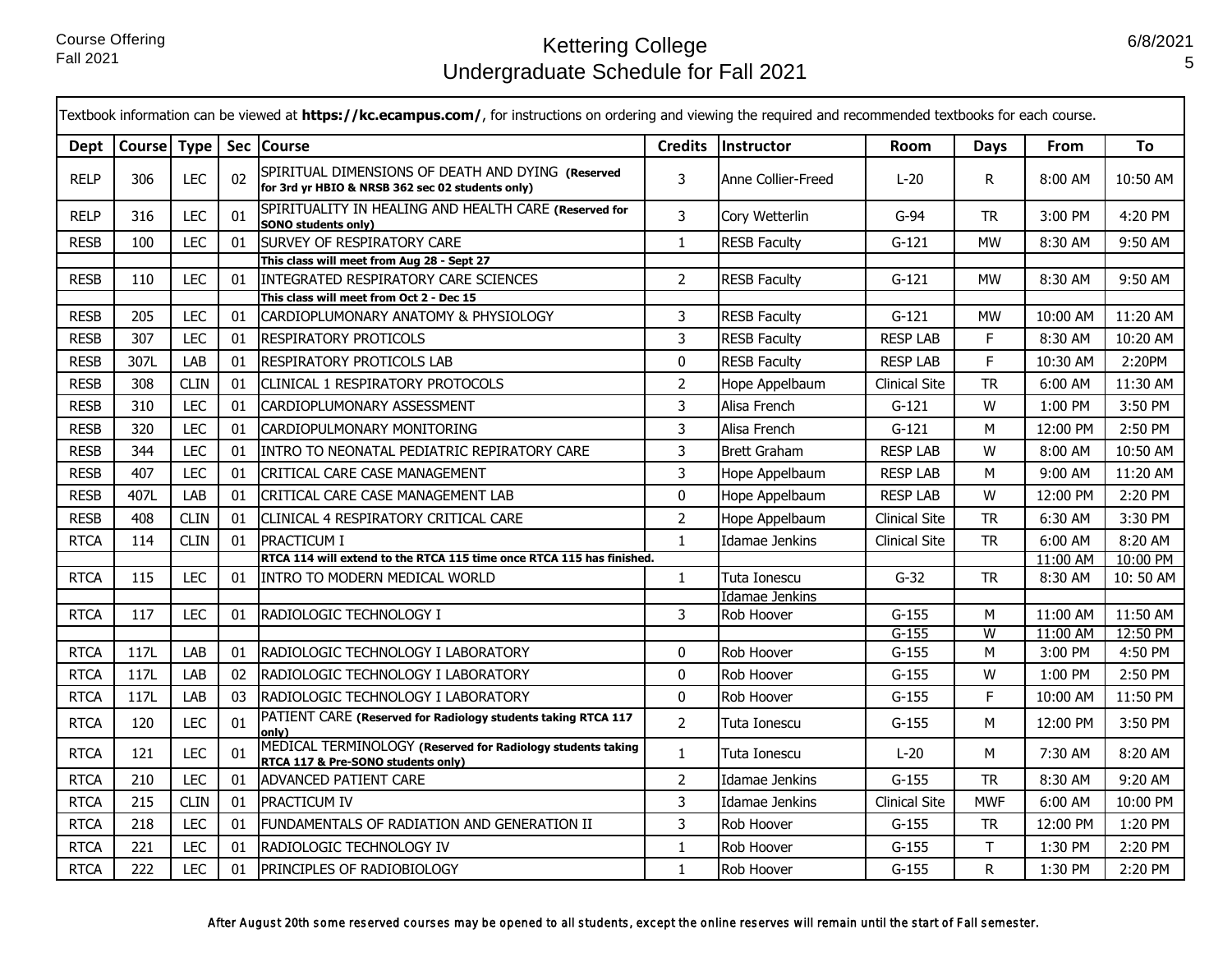|             |                                                                                                                  |             |    | Textbook information can be viewed at https://kc.ecampus.com/, for instructions on ordering and viewing the required and recommended textbooks for each course.                                                                                                                                         |                |                     |                      |                |          |          |
|-------------|------------------------------------------------------------------------------------------------------------------|-------------|----|---------------------------------------------------------------------------------------------------------------------------------------------------------------------------------------------------------------------------------------------------------------------------------------------------------|----------------|---------------------|----------------------|----------------|----------|----------|
| Dept        | Course Type                                                                                                      |             |    | Sec   Course                                                                                                                                                                                                                                                                                            | <b>Credits</b> | Instructor          | Room                 | Days           | From     | To       |
| SOCI        | 115                                                                                                              | <b>LEC</b>  | 01 | PRINCIPLES OF SOCIOLOGY (Reserved for Pre-NRSB WI Entry &<br>Pre-SONO students only)                                                                                                                                                                                                                    | $\overline{3}$ | David Price         | $G-32$               | <b>TR</b>      | 12:00 PM | 1:20 PM  |
| <b>SOCI</b> | 115                                                                                                              | <b>LEC</b>  | 02 | PRINCIPLES OF SOCIOLOGY (Reserved for Pre-NRSB WI Entry &<br>Pre-SONO students only)                                                                                                                                                                                                                    | 3              | David Price         | $G-32$               | <b>TR</b>      | 2:00 PM  | 3:20 PM  |
| <b>SOCI</b> | 375                                                                                                              | <b>LEC</b>  | 01 | CULTURAL DIVERSITY IN HEALTH CARE (Reserved for RESB<br>students ONLY. SONO and GE/SONO students are not eligible to take<br>this course)                                                                                                                                                               | 3              | David Price         | $G-28$               | <b>MW</b>      | 3:00 PM  | 4:20 PM  |
| SONO        | 300                                                                                                              | <b>CLIN</b> | 01 | <b>CLINICAL SONOGRAPHY I</b>                                                                                                                                                                                                                                                                            | $\overline{4}$ | <b>SONO Faculty</b> | <b>Clinical Site</b> | <b>MWF</b>     | 7:00 AM  | 4:30 PM  |
| SONO        | 301                                                                                                              | <b>LEC</b>  | 01 | SONOGRAPHIC PHYSICS & INSTRUMENTATION I                                                                                                                                                                                                                                                                 | $\overline{2}$ | Susan Price         | <b>SONO LAB</b>      | TR             | 3:00 PM  | 3:50 PM  |
| SONO        | 306                                                                                                              | <b>LEC</b>  | 01 | ABDOMINAL SONOGRAPHY I                                                                                                                                                                                                                                                                                  | $\overline{4}$ | <b>SONO Faculty</b> | $G-28$               | <b>TR</b>      | 1:00 PM  | 2:50 PM  |
| SONO        | 311                                                                                                              | <b>LEC</b>  | 01 | VASCULAR SONOGRAPHY I                                                                                                                                                                                                                                                                                   | $\overline{4}$ | <b>Beth Maxwell</b> | $G-28$               | T.             | 9:00 AM  | 10:50 AM |
|             |                                                                                                                  |             |    |                                                                                                                                                                                                                                                                                                         |                |                     |                      | R.             | 10:00 AM | 11:50 AM |
| SONO        | 400                                                                                                              | <b>CLIN</b> | 01 | <b>CLINICAL SONOGRAPHY IV</b>                                                                                                                                                                                                                                                                           | 4              | <b>SONO Faculty</b> | <b>Clinical Site</b> | <b>MWF</b>     | 7:00 AM  | 4:30 PM  |
| SONO        | 401                                                                                                              | <b>LEC</b>  | 01 | <b>ECHOCARDIOGRAPHY I</b>                                                                                                                                                                                                                                                                               | $\overline{4}$ | <b>Beth Maxwell</b> | SONO LAB             | <b>TR</b>      | 1:00 PM  | 2:50 PM  |
| SONO        | 425                                                                                                              | <b>LEC</b>  | 01 | <b>OBSTETRICAL SONOGRAPHY I</b>                                                                                                                                                                                                                                                                         | 3              | Rachel Moutoux      | <b>SONO LAB</b>      | T.             | 10:00 AM | 10:50 AM |
|             |                                                                                                                  |             |    |                                                                                                                                                                                                                                                                                                         |                |                     |                      | $\overline{R}$ | 10:00 AM | 11:50 AM |
|             |                                                                                                                  |             |    |                                                                                                                                                                                                                                                                                                         |                |                     |                      |                |          |          |
|             |                                                                                                                  |             |    | 7A & 7B Section Numbers: For HMGT students some of your courses are going to a 7 week format. If the section # for the<br>course is 7A that means it is in the first session (Aug. 30 - Oct. 15) and if the section # for the course is 7B that means it is in the<br>second session (Oct. 25 - Dec 17) |                |                     |                      |                |          |          |
|             |                                                                                                                  |             |    |                                                                                                                                                                                                                                                                                                         |                |                     |                      |                |          |          |
|             |                                                                                                                  |             |    | HYBRID COURSES - Combine on-campus class meetings with course activities completed via Internet. They will be scheduled in                                                                                                                                                                              |                |                     |                      |                |          |          |
|             |                                                                                                                  |             |    | a classroom for the semester, are expected to meet at least 50% in face to face mode, and should have the dates of the face to                                                                                                                                                                          |                |                     |                      |                |          |          |
|             |                                                                                                                  |             |    | face sessions identified in the course syllabus. Identified in the Course Schedule as Type HYB.                                                                                                                                                                                                         |                |                     |                      |                |          |          |
|             |                                                                                                                  |             |    |                                                                                                                                                                                                                                                                                                         |                |                     |                      |                |          |          |
|             |                                                                                                                  |             |    | <b>ONLINE COURSES</b> - Consist of learning activities accomplished via Internet. No on-campus meetings are required, but in a few                                                                                                                                                                      |                |                     |                      |                |          |          |
|             |                                                                                                                  |             |    | cases an occasional face to face meeting may be necessary. Identified in the Course Schedule as Type OnL.                                                                                                                                                                                               |                |                     |                      |                |          |          |
|             |                                                                                                                  |             |    |                                                                                                                                                                                                                                                                                                         |                |                     |                      |                |          |          |
|             |                                                                                                                  |             |    | (Reserved for Human Biology Students only) Means that the reserve has been removed                                                                                                                                                                                                                      |                |                     |                      |                |          |          |
|             |                                                                                                                  |             |    |                                                                                                                                                                                                                                                                                                         |                |                     |                      |                |          |          |
|             |                                                                                                                  |             |    |                                                                                                                                                                                                                                                                                                         |                |                     |                      |                |          |          |
|             | For Fees please go to http://kc.edu/admissions/tuition-and-fees/ and for Registration General Information please |             |    |                                                                                                                                                                                                                                                                                                         |                |                     |                      |                |          |          |
|             |                                                                                                                  |             |    | go to https://kc.edu/campus-resources/registrar/755-2/                                                                                                                                                                                                                                                  |                |                     |                      |                |          |          |
|             |                                                                                                                  |             |    |                                                                                                                                                                                                                                                                                                         |                |                     |                      |                |          |          |
|             |                                                                                                                  |             |    |                                                                                                                                                                                                                                                                                                         |                |                     |                      |                |          |          |
|             |                                                                                                                  |             |    |                                                                                                                                                                                                                                                                                                         |                |                     |                      |                |          |          |